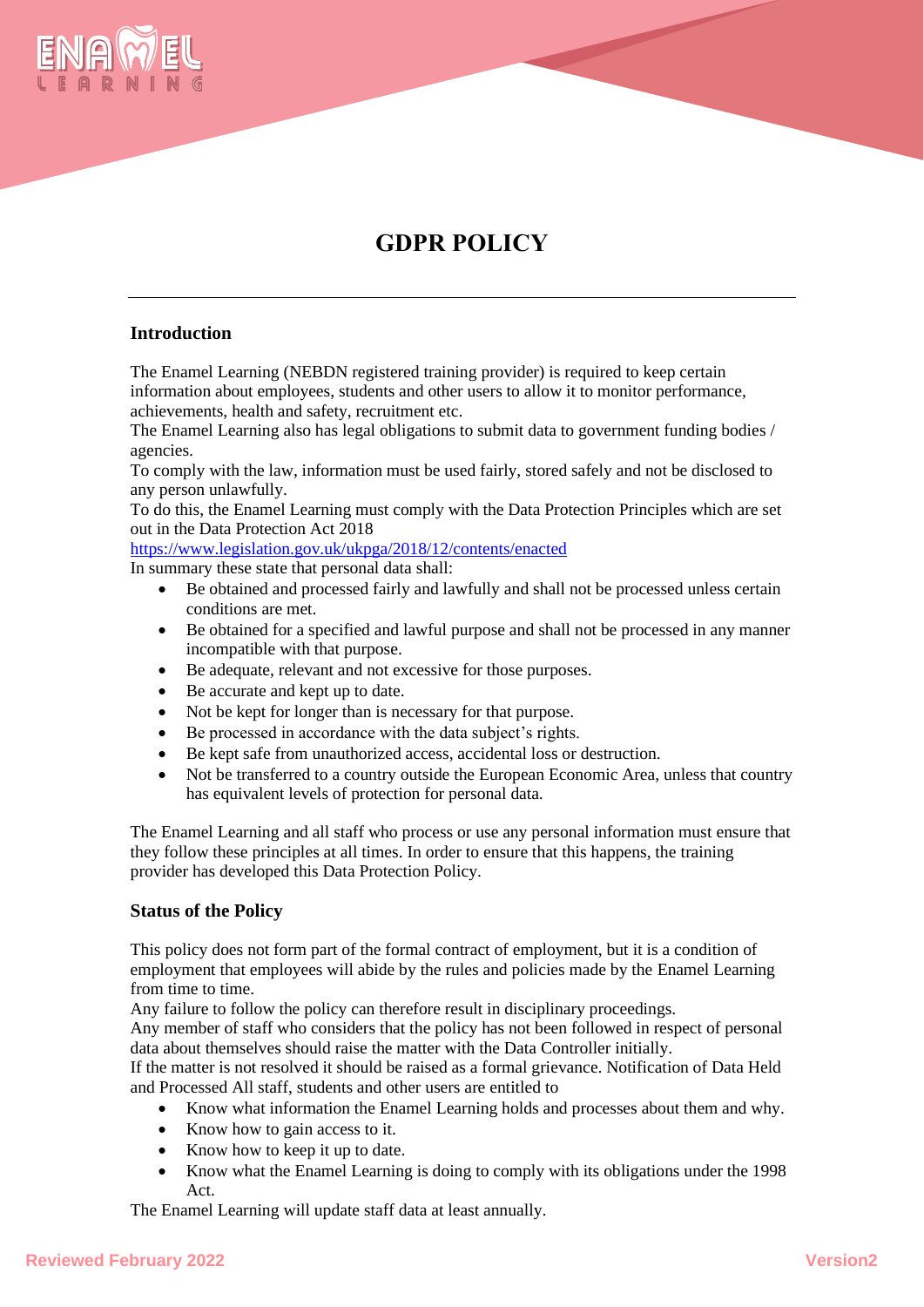

Students' data is updated annually through the enrolment process.

# **Responsibilities of Staff**

- To check that any information that they provide to the provider in connection with their employment is accurate and up to date.
- To inform the Enamel Learning of any changes to information, which they have provided. i.e., changes of address.
- Checking the information that the Enamel Learning will send out from time to time, giving details of information kept and processed about staff.
- To inform the Enamel Learning of any errors or changes.

The Enamel Learning cannot be held responsible for any errors that have not been notified.

If and when, as part of their responsibilities, staff collect information about other people, (e.g. about students' course work, opinions about ability, references to other academic institutions, or details of personal circumstances), they must comply with the guidelines for staff.

## **Data Security**

All staff are responsible for ensuring that:

- Any personal data which they hold is kept securely.
- Personal information is not disclosed either orally or in writing or accidentally or otherwise to any unauthorised third party.

Staff should note that unauthorised disclosure will usually be a disciplinary matter, and may be considered gross misconduct in some cases.

Personal information should be

- Kept in a locked filing cabinet; or
- In a locked drawer; or
- If it is computerized, be password protected; or
- Stored only on disk which is itself secure.

## **Student Obligations**

Students must ensure that all personal data provided to the Enamel Learning is accurate and up to date.

They must ensure that changes of address, etc. are notified to student services or another person as appropriate.

## **Rights to Access Information**

Staff, students and other users of the Enamel learning have the right to access any personal data that is being kept about them either on computer or in certain files.

Any person who wishes to exercise this right should complete the Enamel Learning "Access to Information "form and hand it in to student services, who will forward it to the Data Protection **Officer** 

In order to gain access, an individual may wish to receive notification of the information currently being held.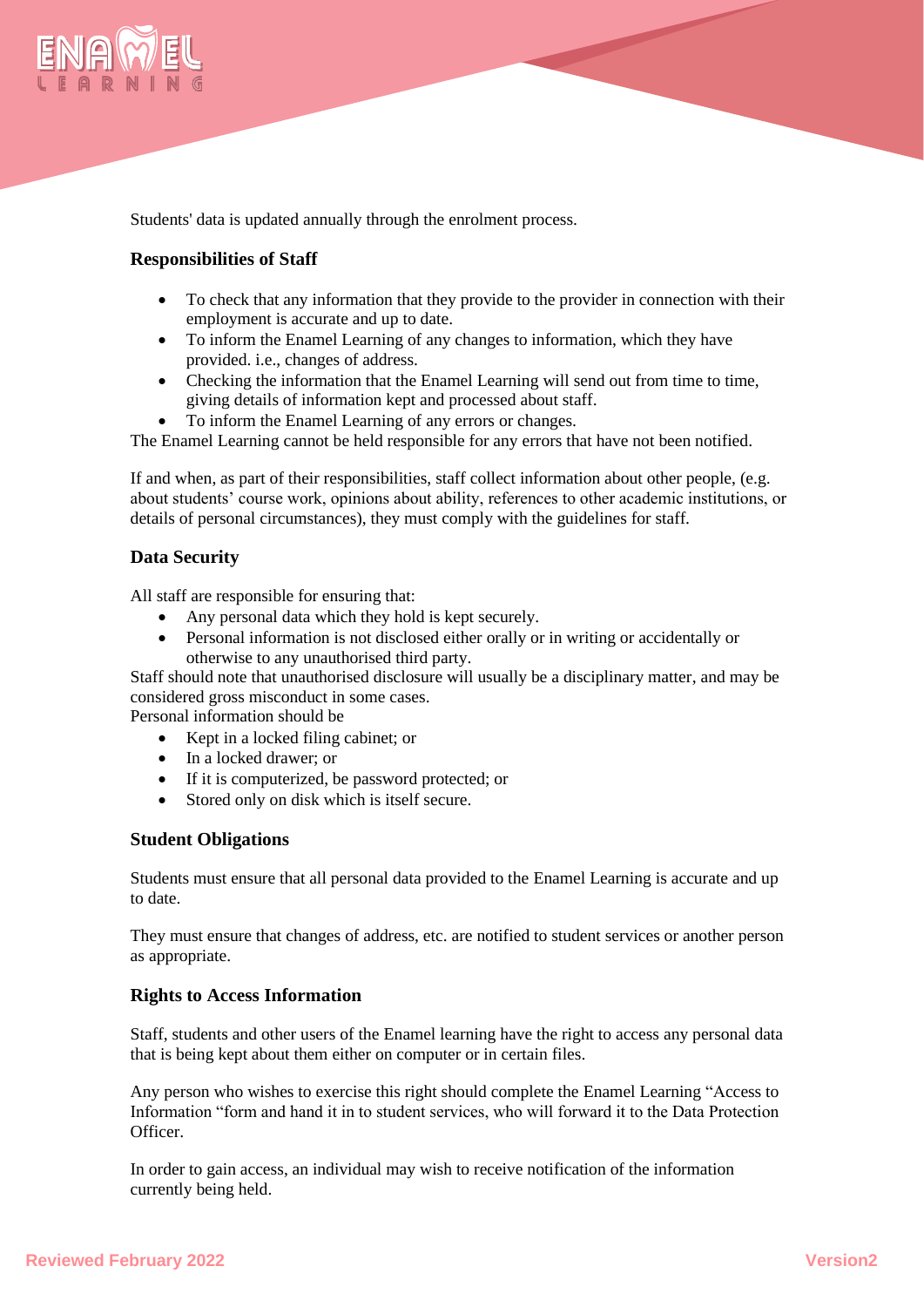

This request should be made in writing using the standard form attached.

The Enamel Learning will make no charge for the first occasion that access is requested, but may make a charge of £10 per each subsequent request at its discretion.

The Enamel Learning aims to comply with requests for access to personal information as quickly as possible, but will ensure that it is provided within 21 days unless there is good reason for delay. In such cases, the reason for delay will be explained in writing to the data subject making the request.

# **Publication of Enamel Learning Information**

Information that is already in the public domain is exempt from the Data Protection Act 2018.

It is our policy to make as much information public as possible, and in particular the following information will be available to the public for inspection:

- Names of Enamel Learning governors and register of interests of Governing Body members and senior staff with significant financial responsibilities (for inspection during office hours only)
- List of key staff
- Photographs of key staff
- Information on examination results

The enamel Learning internal phone list is not a public document.

## **Subject Consent**

In many cases, the Enamel Learning can only process personal data with the consent of the individual.

In some cases, if the data is sensitive, express consent must be obtained.

Agreement to the Enamel Learning processing some specified classes of personal data is a condition of acceptance of a student onto any course, and a condition of employment for staff.

This includes information about previous criminal convictions.

The Enamel Learning has a duty under the Children Act and other enactments to ensure that staffs are suitable for the job, and students for the courses offered.

The Enamel Learning also has a duty of care to all staff and students and must therefore make sure that employees and those who use our facilities do not pose a threat or danger to other users.

The Enamel learning will also ask for information about particular health needs, such as allergies to particular forms of medication, or any conditions such as asthma or diabetes.

The Enamel Learning will only use the information in the protection of the health and safety of the individual, but will need consent to process in the event of a medical emergency, for example.

## **Processing Sensitive Information**

Sometimes it is necessary to process information about a person's health, criminal convictions,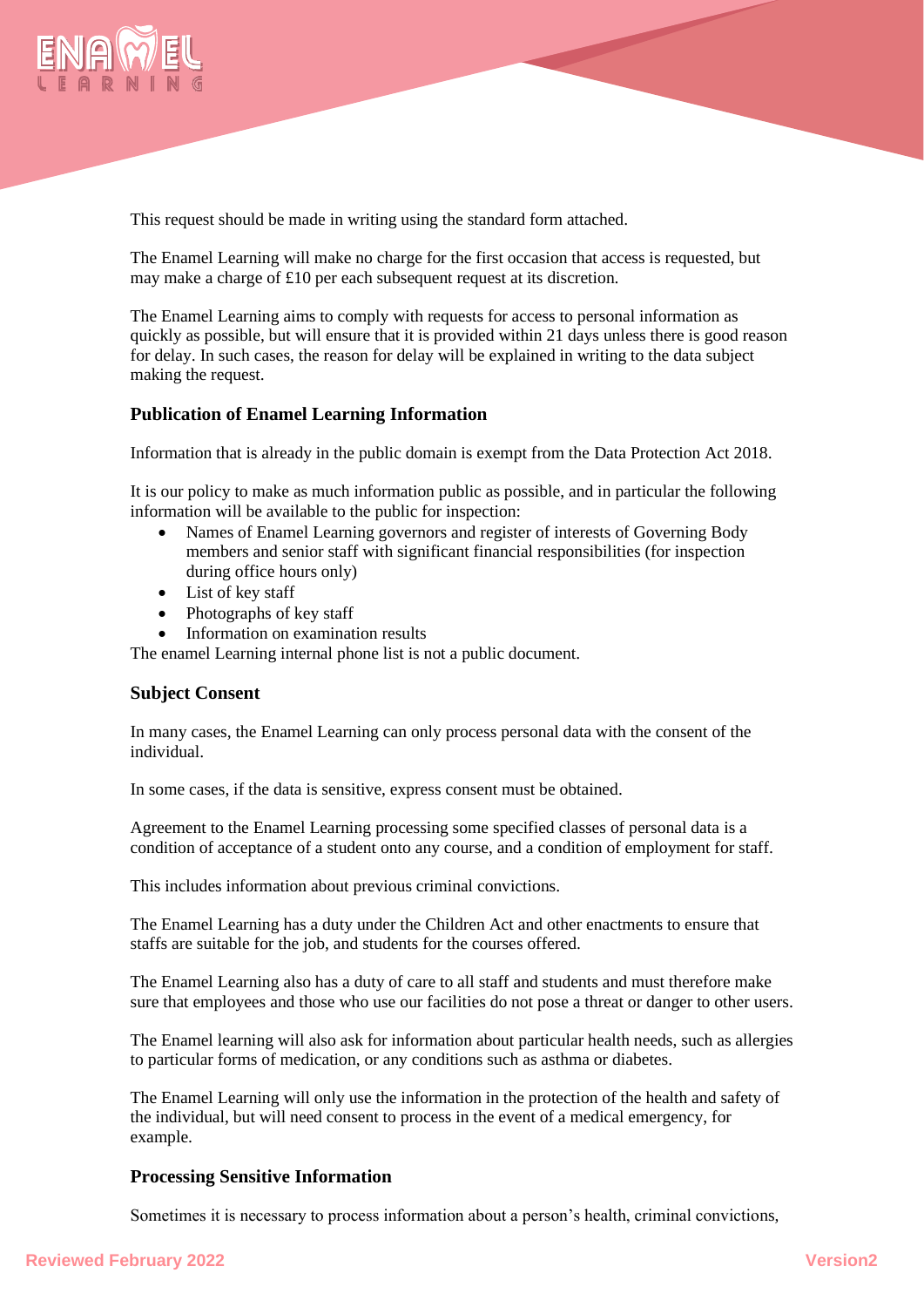

race and gender and family details.

This may be to ensure the Enamel learning is a safe place for everyone, or to operate other policies, such as the sick pay policy or equal opportunities policy.

Because this information is considered sensitive, and it is recognised that the processing of it may cause particular concern or distress to individuals, staff and students will be asked to give express consent for the Enamel Learning to do this.

Offers of employment or course places may be withdrawn if an individual refuses to consent to this, without good reason.

More information about this is available from the Data Controller. The Data Controller the Enamel Learning as a body corporate is the Data Controller under the Act, and the board is therefore ultimately responsible for implementation.

However, there is a designated Data Protection Officer that deals with data protection issues and requests.

The first point of contact for enquiries is: **Data Protection Officer MS Saba Arif 0800 689 1061 [info@enamellearning.co.uk](mailto:info@enamellearning.co.uk)**

## **Examination Marks**

Students will be entitled to information about their marks for both coursework and examinations. However, this may take longer than other information to provide.

The Enamel Learning may withhold certificates, accreditation or references in the event that the full course fees have not been paid, or all books and equipment returned to us.

## **Retention of Data**

The Enamel Learning will keep some forms of information no longer than 3 years.

Because of data retention legislation, information about students will not be kept indefinitely, unless there are specific requests to do so.

A list is attached of the archiving guidelines and retention time spans employed by the Enamel Learning.

## **Disposal of Data**

When personal data is no longer required, or has passed its retention date, paper records must be shredded.

If there is a significant amount of material which cannot be dealt with by normal shredding machines, the facilities helpdesk should be contacted for a secure shredding bag which can be topped up and shredded by the Enamel learning agreed third party. Computerised records must be permanently deleted, with particular care taken that 'hidden' data cannot be recovered.

The IT Helpdesk can advise on permanent deletion of computerised records.